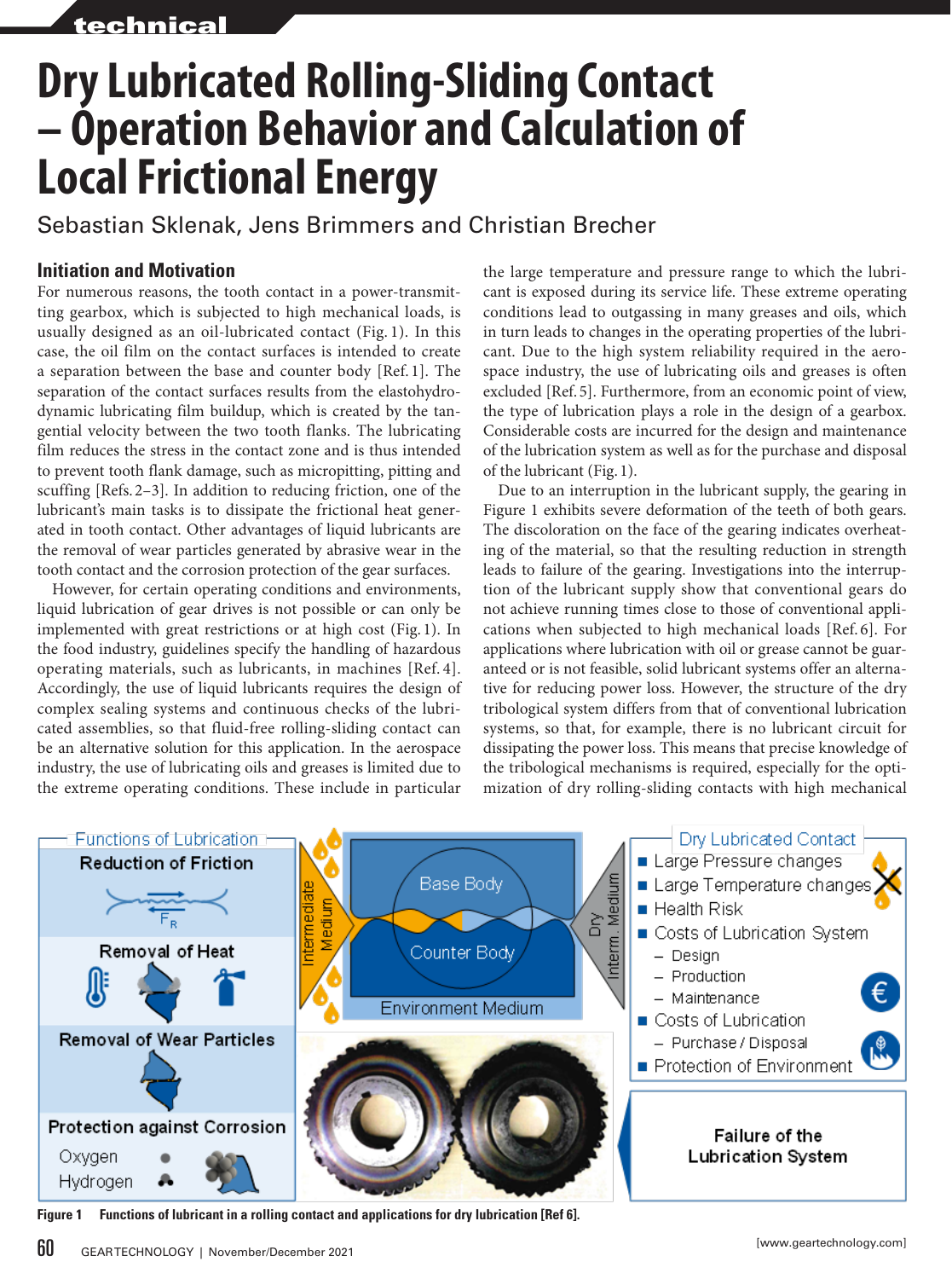

**Figure 2 Stresses due to dry lubricated rolling contact [Ref. 1].**



**Figure 3 Approaches for dry lubricated rolling-sliding contacts [Refs. 10–11].**

loads. The transfer and action mechanisms in dry rolling-sliding contacts are the subject of current research in the priority program DFG SPP 2074 of the German Research Foundation DFG.

#### **State of the Art**

In dry rolling-sliding contact, the stress on the macroscopic contact surface is composed of the three local components of normal force (pressure distribution), tangential force (friction force distribution) and temperature (thermal expansion). In the sum of the three components, the stress component parallel to the direction of sliding accounts for the largest proportion of the total stress state [Ref. 1]. Figure 2 compares the individual distributions of the three components for the equivalent stress  $\sigma_{v}$  for negative and positive slip, respectively. It is clear that the maximum stress amount of the individual components does not differ between negative and positive slip. However, the sum of stresses for negative slip compared to positive slip shows a larger

and changing stress, so that the contact area has an increased risk of failure due to the more critical stress.

For a design of the gears in dry and mechanically highly loaded rolling-sliding contact with a long service life, three different approaches are pursued separately and in combination with each other (Fig. 3). With the aid of a loss-optimized gear geometry, the sliding velocities of the tooth flanks can be reduced, so that the thermal stress is reduced and the wear behavior is improved [Refs. 7–8]. Loss-optimized gears (socalled low-loss gears) are characterized by a large pressure angle, a small profile overlap and the smallest possible module (low tooth height) [Ref. 8]. Changing the base material for gears influences the dry running properties. In addition to high-alloy steels [Ref. 5] and aluminum and titanium alloys [Ref. 9], plastics [Ref. 3] are also used for dry gear stages. Ceramic materials are already used for dry rolling-sliding bearings in high-temperature applications. However, ceramics are unsuitable as a base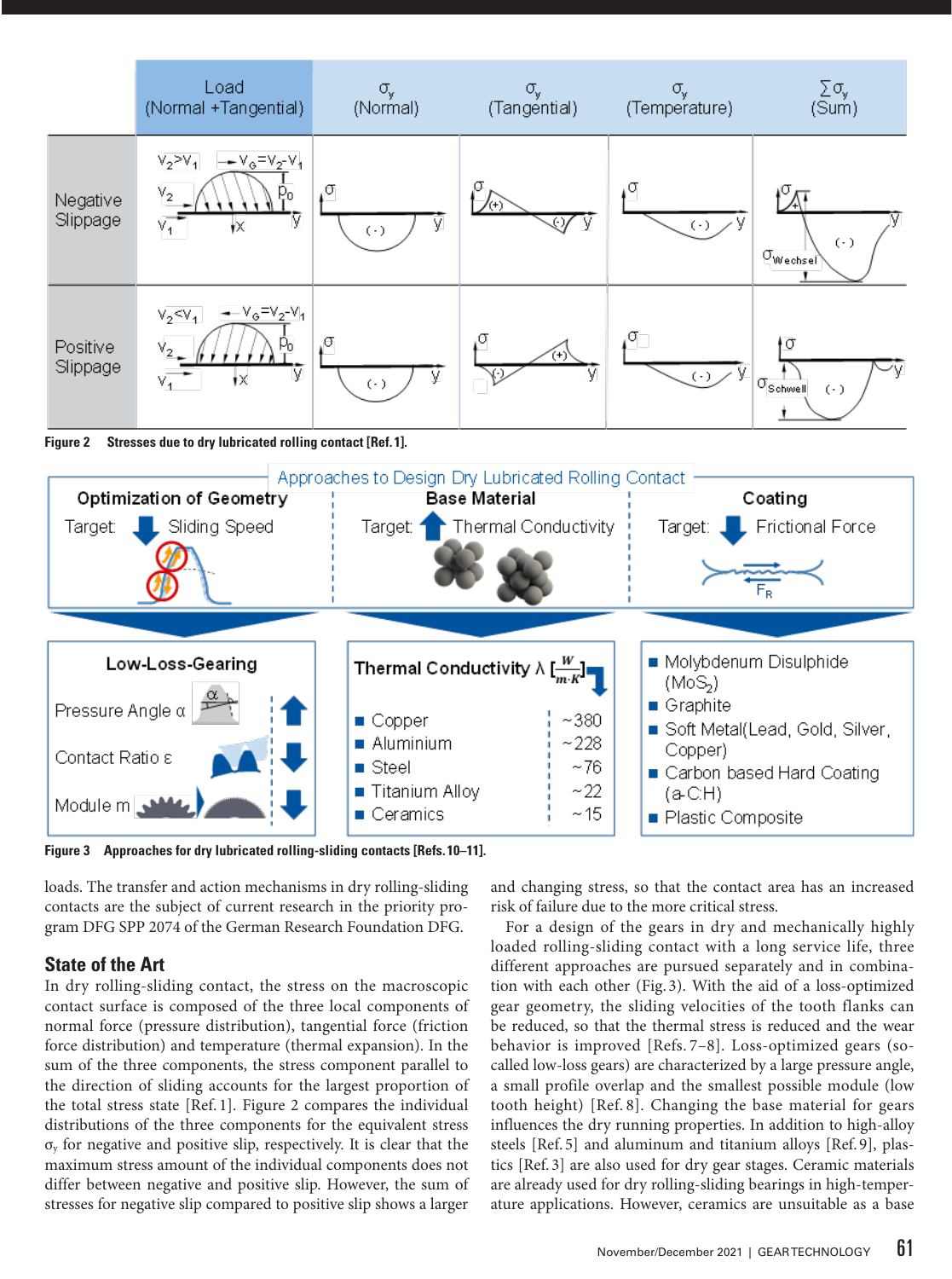material for gear applications due to the high tensile strength required and especially due to the shock-like stress peaks in tooth meshing [Ref. 3].

As a third starting point for an optimized design of dry rolling-sliding contacts, solid lubricants are used in the form of a coating (Fig. 3). The use of solid lubricants can lead to a reduction in stress due to a reduced frictional force and lower thermal expansion. Among solid lubricants, PTFE has one of the lowest coefficients of friction for both static and sliding friction. However, PTFE has a relatively low thermal operating range compared to other solid lubricants, such as soft metals [Ref. 11]. Soft metals, such as lead, gold, silver, and copper, are used for rolling contacts in rolling bearings due to their low coefficient of friction and good thermal resistance [Ref. 11].

In the field of investigation, the use of single and multilayer carbon-based coating systems for lubricated tooth contact to reduce stress and wear has already been analyzed in detail [Refs. 12–13]. The work of Brecher shows that PVD coatings have a significant effect on the frictional behavior and load carrying capacity of gears and rolling-sliding contacts [Refs. 12–13]. Investigations on dry ball-on-disk contact with diamond-like carbon coatings show a strong dependence of the displacement and friction coefficients on humidity. In experimental investigations of the mass temperature and coefficient of friction in dry rolling-sliding contact, the influence of slip was considered for a carbon-based hard coating and a molybdenum disulfide coating [Ref. 14]. The slip was increased in stages in analogy to the test procedure for the scuffing load capacity DIN ISO 14635 [Ref. 15]. In deviation from DIN ISO 14635, the load changes for each stage are non-uniform and dependent on the change in mass temperature. Analysis of the tests showed that the frictional properties improve compared with the uncoated and unlubricated rolling-sliding contact, but do not reach the magnitude of an oil-lubricated rolling contact.

Kropp investigates dry tooth contact for various combinations of material and coating [Ref. 16]. The number of load- cyclesper-load level deviates from the standardized test procedure for scuffing. Analysis of the test results shows that the base material of the test specimens has an influence on the service life of the coating [Ref. 16]. However, no clearly better combination of

coating system and base material could be observed here compared to the usual gear steel 16MnCr5. The results show that further investigations of other combinations of coating and substrate material are necessary to achieve a significant improvement compared to the usual gear steel.

Increased coating thickness and reduced roughness can increase the service life of carbon coated tooth flanks [Ref. 7]. Studies on the service life of coated gear flanks show no increased service life for variants that were smoothed with a running-in process before applying the coating [Ref. 3]. In addition to the coatings, the condition after production and the residual cooling lubricant from production can also influence the frictional behavior and load capacity of oil-lubricated gears [Ref. 17]. It is questionable how the influences of manufacturing, such as different surface structures and residual cooling lubricant, affect dry rolling-sliding contact.

In summary, it can be seen for the tooth contact that the stress in the dry rolling-sliding contact differs significantly from the stress in the oil-lubricated rolling-sliding contact. There are approaches to implementing and investigating dry gear applications, but the mechanisms of action have not yet been researched to the same extent as is the case with oil-lubricated gear applications.

#### **Objective and Approach**

The state of the art shows that dry operation with conventional gears is not feasible for many applications. The reduction in service life is related to the increased power loss, so that the question arises as to how the frictional force behaves in dry rolling-sliding contact and how the surface structure affects the distribution of the local frictional energy. The aim of this report is to gain knowledge of the frictional force behavior in dry rolling-sliding contact and to calculate the time-variable pressure distribution and local frictional energy for different orientations of the surface structure (Fig. 4).

Extending the scope of existing standards usually requires extensive experimental investigation of the areas of the standards to be extended (Fig. 4). The experimental investigation requires a uniform test concept and a defined damage criterion. Initial preliminary tests will be used to investigate the influences

| 1. | Approach<br>Analysis of operation behavior of the<br>dry rolling-sliding contact   | <b>Hertzian Pressure</b><br>٠<br>• Friction force<br>• Friction coefficient |                       |
|----|------------------------------------------------------------------------------------|-----------------------------------------------------------------------------|-----------------------|
| 2. | Calculation of the pressure distribution within<br>the dry rolling-sliding contact | • Normal Force<br>• Real Surfaces<br>Dry contact<br>٠                       | Pressure distribution |
| 3. | Calculation of the frictional energy<br>distribution                               | • Pressure distribution<br>• Friction coefficient<br>Slippage               |                       |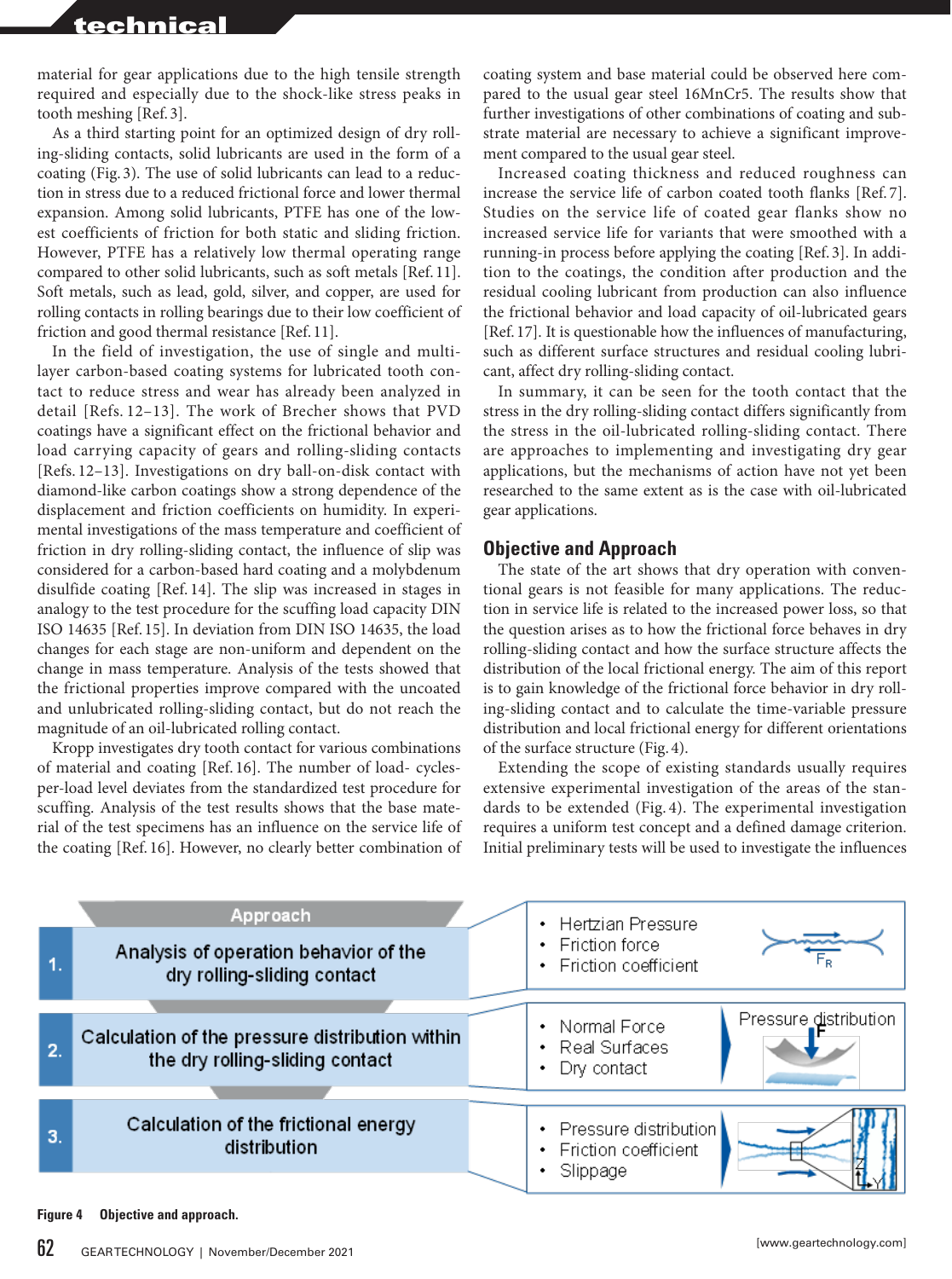

**Figure 5 Pre-test pressure ramp-up with dry lubricated rolling-sliding contact.**

on the service life and the operational behavior regarding friction force of the dry rolling-sliding contact.

In the dry contact of rough surfaces, a large number of microcontacts are created, so that the apparent macroscopic contact area is limited to a smaller real area [Refs. 18–19]. Thus, a calculation method for the temporal, high-resolution and largearea pressure distribution within a load cycle is required for the investigation of the effective mechanisms in the dry contact (Fig. 4). For the theoretical investigation of the influence of different orientations of the surface structure on the time-varying pressure distribution, the rolling-sliding contact between rough surfaces with a micro structure either transversely and/or longitudinally to the sliding direction is calculated and analyzed. Based on a variable pressure distribution, the local frictional energy will be calculated and analyzed for 3 different variants.

#### **Experimental Investigation of Dry Lubricated Rolling-Sliding Contact**

The first preliminary tests on dry rolling-sliding contact at the WZL friction force tribometer were used to investigate whether the existing test concepts and test parameters for investigating oil-lubricated contacts can be transferred to dry contact. The test procedure used is a staged pressure run-up analogous to the test procedure for scuffing damage. If the damage criterion is not met, the pressure is increased by one stage for a constant motor speed after an interval  $t_i$ . The damage criterion is defined as a sudden increase in the frictional force or the maximum frictional force or a strong subjective noise increase. Figure 5, for example, shows the friction force curve of a test between two a-C:H:

W-coated surfaces. The test was interrupted after the fifth load level due to a strong increase in the frictional force. The frictional force curve shows a constant average frictional force with little scatter at the first levels. As the load level increases, the balancing grades in the friction force diagram show that the friction force increases despite the constant normal force. The reason for the increase in the coefficient of friction is assumed to be a relationship between the increasing test specimen temperature and the continuous coating wear during the test run. A subsequent analysis of the running surfaces of the test and counter shafts revealed a coating failure (Fig**.** 5).

Furthermore, the preliminary tests show that the friction force tribometer is suitable for investigating the dry rolling-sliding contact. This is shown, among other things, by the necessary load range of the normal force, which is smaller for dry tests than for oil-lubricated tests, but is covered by the load range that can be mapped in the test rig. In the macroscopic form of the pressure distribution, a distinction can be made between a point contact and a line contact. For the dry contact, the preliminary tests indicate better repeatability for the line contact. When varying the interval duration, it can be seen that tests with a short interval duration of  $t_i = 120$  s tend to achieve a higher pressing level compared to those with a long interval duration of  $t_i=1200$  s. For the influence of the interval duration, it is suspected that the lower number of load cycles lead to less wear in the contact area and that a short interval duration results in a lower mass temperature compared to a long interval duration. When using the test procedure for the oil-lubricated rollingsliding contact, it is particularly important to maintain a constant interval duration because of the influence on the pressure level that can be achieved. In addition, the scatter of test results is higher than for oil-lubricated rolling-sliding contact. Repeat tests are therefore necessary for a systematic investigation of the dry rolling-sliding contact.

In summary, it can be stated that a maximum temperature, or a temperature change, or a maximum frictional force can be defined as a damage criterion and thus as an abortion criterion for the experimental test on dry rolling contact. Due to the influence of temperature, comparability between tests with different speeds of the test shaft is not possible. The analogous test procedure for the frictional load capacity is a suitable test concept for the experimental investigation of the dry rolling-sliding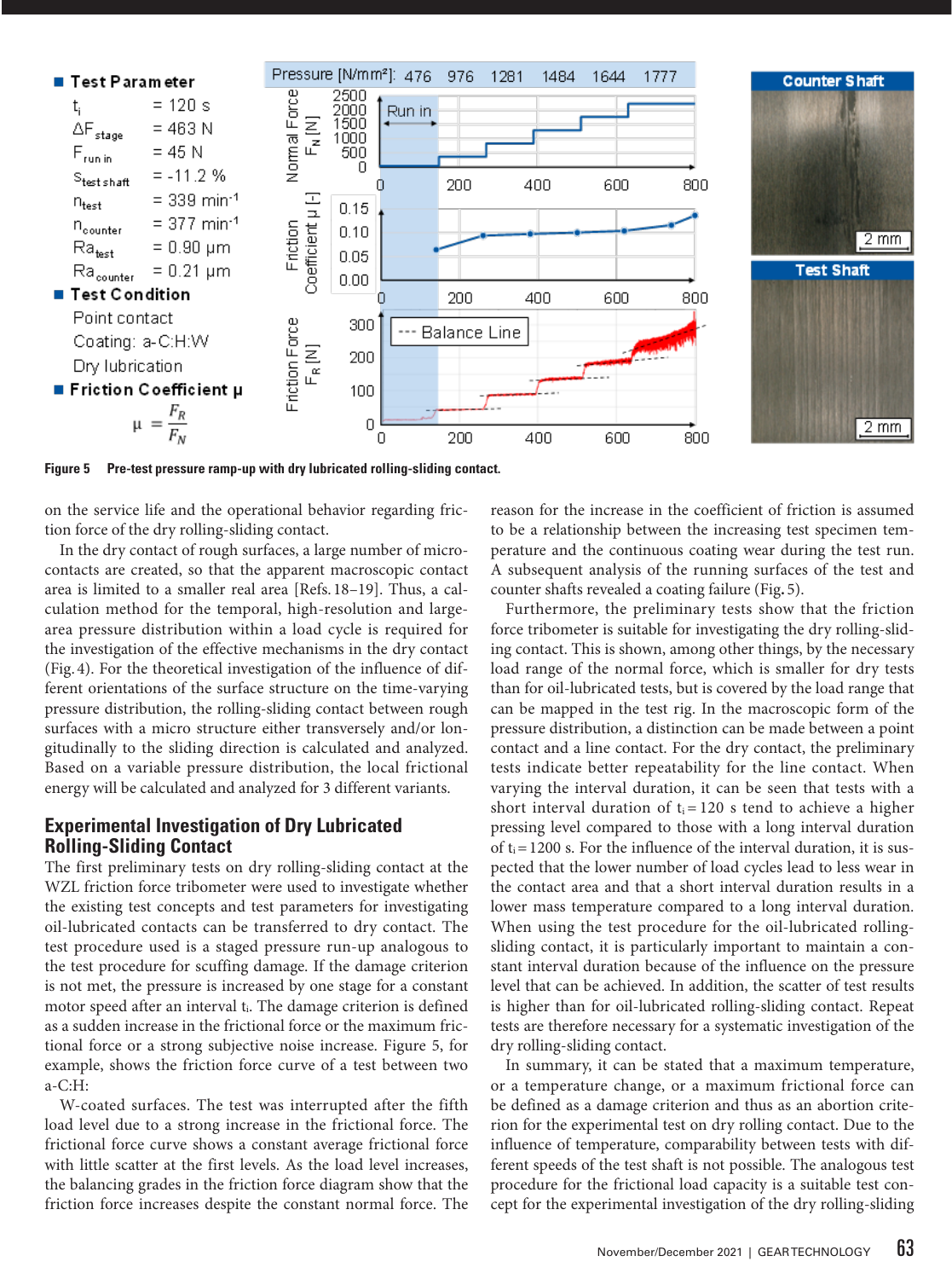contact.

# **Contact Calculation within the Disk-on-Disk-Contact**

Depending on the manufacturing process used, different surface structures arise on the contact surface which deviate from an ideally smooth surface, so that the real microscopic contact surface is composed of the contact of many individual roughness peaks [Refs.18–19]. The combination of individual microcontact points and a relative speed of the two contacting surfaces results in a varying local pressure within a load change [Ref. 20]. Due to the influence of thermal effects on the wear behavior in the dry rollingsliding contact, the local pressing process is crucial for a wear or service life prediction. For a better understanding of the tribological mechanisms in dry rollingsliding contact, the influence of different orientation of the surface structure on the temporal change of the pressure distribution is investigated with the aid of a calculation model (Fig. 6).

# **Calculation Method**

For the high-resolution and large-scale calculation of the pressure distribution, a contact model based on the half-space is used in combination with an optimized meshing strategy (method of combined solutions) [Ref. 20]. The advantage of an analytical half-space model over a finite element analysis is the greatly reduced computational cost. Thus, the high-resolution pressure distribution in contact of real surface topographies as a result of a normal force can be calculated and analyzed for different rolling positions.

For the calculation of the variable pressure distribution, the rotation of the topography data is necessary after each pressure calculation of a rollingsliding position. Using different angles of rotation between the test and counter disk, a slip between the two contact surfaces can be mapped so that the angle of rotation of the counter disk  $\Delta \alpha_{\rm GS}$  is greater than the angle of rotation of the test disk  $\Delta \alpha_{PS}$  in the case of negative slip from the point of view of the test disk. Figure 6 schematically shows the method

for calculating the change in the pressure distribution. The line contact between two cylindrical disks is analyzed. The area of interest is meshed with a fine mesh of rectangular elements. The remaining area of the macroscopic contact region is meshed with a coarser resolution to account for the interactions and to reduce the computational effort. For the pressure calculation, the stationary pressure distribution on the test disk is considered. To observe the change in the pressure distribution, the finely meshed area is shifted in the Y-direction in conjunction with the topography of the test disk (Fig**.** 6).

### **Changing Pressure Distribution**

Figure 7 shows the discretized pressure curves for a partial range of the load change on the test topography. For the contact calculation, a purely elastic material behavior is assumed, so that high pressures occur relative to an elastic-plastic material behavior for the investigation of the pressure distribution. The force equilibrium of the elastic contact calculation is calculated for the examination of the pressure distribution on the present cutout with an area of  $500 \mu m * 50 \mu m$ . Thus, the cutout transmits the same normal force for all three variants.

The pressure distribution of a section of the macroscopic line pressure distribution for five rollingsliding positions (WS) is shown. Between the two topographies, the slip  $s_{test}$  = -100 % in relation to the test surface, so that a rotation angle per rollingsliding position of  $\Delta \alpha_{WS, test} = 0.0135^\circ$  results in a sliding distance of  $\Delta s_{\text{slip,counter}} = 5 \,\mu\text{m}$ . To investigate the influence of different surface structures, three variants are compared with each other. The three variants result from different combinations of the orientation of the grinding grooves. In the case of the surface with transverse grinding, the grinding grooves run in the direction of the axis of rotation (axial), and in the case of the surface with circumference grinding, the grinding grooves run in the circumferential direction and thus in the direction of the frictional force.

A comparison of the pressure distribution curves between the



**Figure 6 Calculation method of changing pressure distribution within dry rolling contacts.**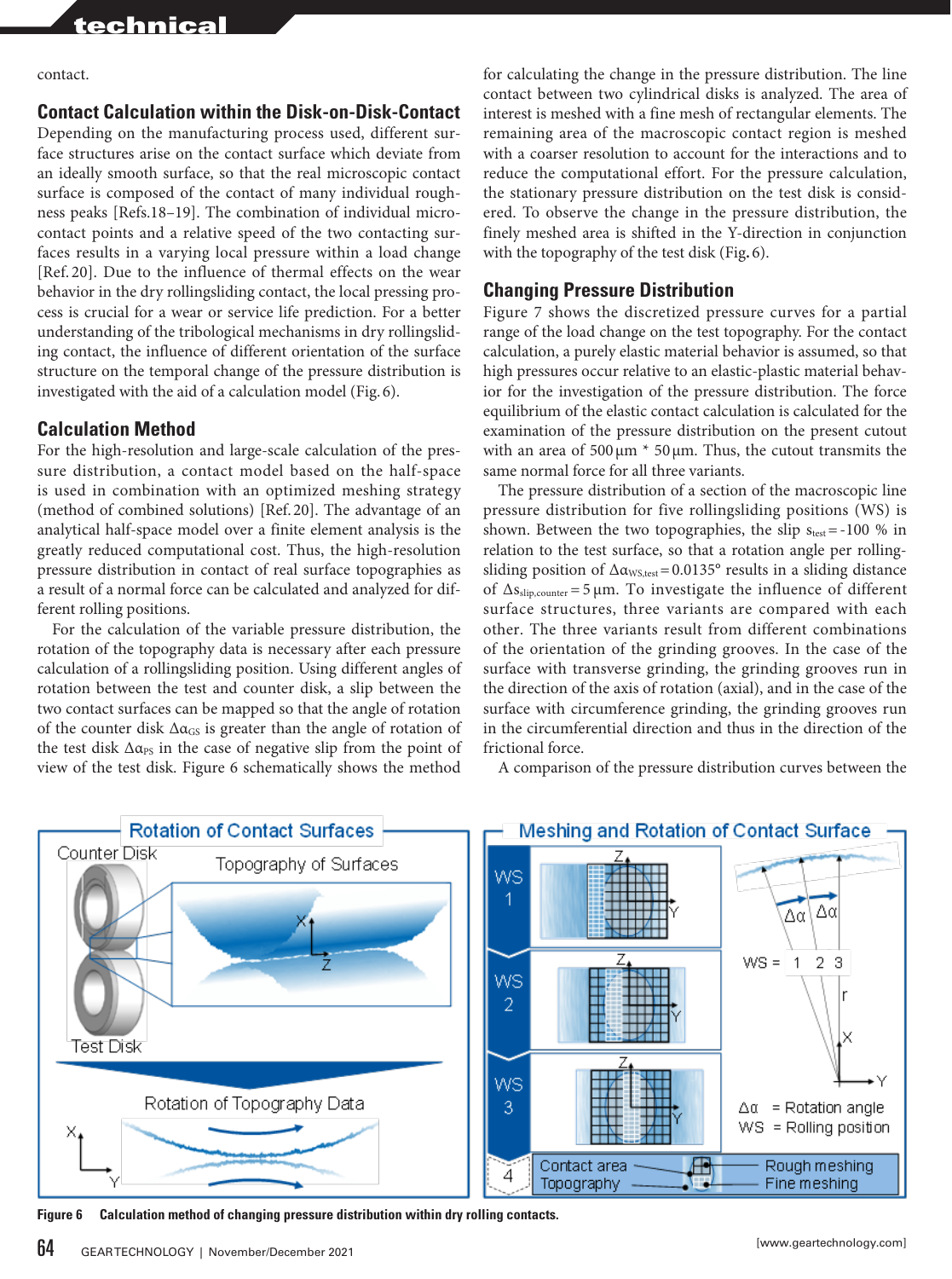variants with different grinding groove orientations (see Fig**.7**) reveals significant differences. Variant 1 shows a section of the pressure distribution from the contact of transversely ground surfaces. The bending contact line that can be seen in rolling positions WS1 to WS3 results from the stochastic distribution of the roughness peaks and the topographic measurement of the surface. The characteristic picture of the pressure distributions of variant 1 changes with each rolling-sliding position. Here it can be seen that for individual micro contacts there are several contact changes within the macroscopic contact area. In contrast, the pressure distribution of variant 2 exhibits an approximately constant contact pattern for all rolling-sliding positions. Variant 3 shows the contact pattern from the contact between a transversely ground and a circumference ground surface. Here, on the one hand, areas can be seen which have contact with the opposite topography over all rolling-sliding positions. On the other hand, moving areas can be seen across the rolling-sliding positions, which can be traced back to the transversely ground surface structure of the counter disk. A contact change within the macroscopic load change interrupts the friction-induced energy supply, so that the local heat input is reduced. Thus, the contact changes simultaneously have a positive effect on the local temperature gradients and the service life of the contact.

#### **Local Frictional Energy**

The advantage of a uniform distribution of the microscopic contact areas over all rollingsliding positions can be illustrated with the local friction-related energy conversion. If the entire contact is considered macroscopically, the friction-related average energy conversion can be calculated according to Equation 1 [Ref. 19]. For the calculation of the microscopic distribution of the friction energy, the normal force  $F_N$  can be calculated from a sum of the pressures and the edge lengths dz and dy of all elements according to Equation 2.

Figure 8 shows the summed frictional energy over all 5 rollingsliding positions of the 3 variants for a section of the macroscopic contact area. Analogous to the pressure distribution, the distribution of the friction-related energy conversion also shows a more uniform distribution for variants 1 and 3. However, variant 2 exhibits higher local friction energies due to

| $E_R = \mu \cdot F_N \cdot s_{slip}$<br>(1) |                      |                                            |     |  |
|---------------------------------------------|----------------------|--------------------------------------------|-----|--|
| $E_R$                                       | [Nm]                 | <b>Frictional Energy</b>                   |     |  |
| $F_N$                                       | $\mathbb{N}$         | Normal Force                               |     |  |
| $\mu$                                       | $\lceil - \rceil$    | <b>Friction Coefficient</b>                |     |  |
| $S_{slip}$                                  | $\lceil m \rceil$    | Slide Path                                 |     |  |
|                                             |                      | $F_N = \sum_{i=1}^n p_i \cdot dy \cdot dz$ | (2) |  |
| $F_N$                                       | [N]                  | Normal Force                               |     |  |
| $\frac{dy}{x}$                              | $\lceil$ mm $\rceil$ | Edge Length of Element in y                |     |  |
| п                                           | $\lceil - \rceil$    | Number of Elements                         |     |  |
| $p_i$                                       | $[N/mm^2]$           | Pressure of Element i                      |     |  |
| dz.                                         | $\lceil$ mm $\rceil$ | Edge Length of Element in z                |     |  |

the approximately constant contact pattern over all rollingsliding positions, although the local pressures of variants 1 and 3 are greater.

In addition to the summed friction energy, Figure 8 shows the friction energy of a characteristic element with edge length  $dy = 1 \mu m$  and  $dz = 5 \mu m$  over the contact distance for the contact between two transversely ground surface structures. The two diagrams show the frictional energy conversion of a single element over the entire macroscopic contact distance of  $l_{con}$  $_{\text{tact}}$  = 0.4 mm. The frictional energy is shown with a resolution of 80 rolling-sliding positions over the entire contact distance. For the calculation of the friction energy curves, the pressure is considered constant over the increment of the sliding distance  $\Delta s_{\text{slip}}$ . The upper diagram shows the frictional energy curve for a slip of  $s_{test}$ =-10 % and a resulting slip path of  $\Delta s_{slip}=0.5 \,\mu m$  per



**Figure 7 Pressure distribution depending on the contact position and surface structure.**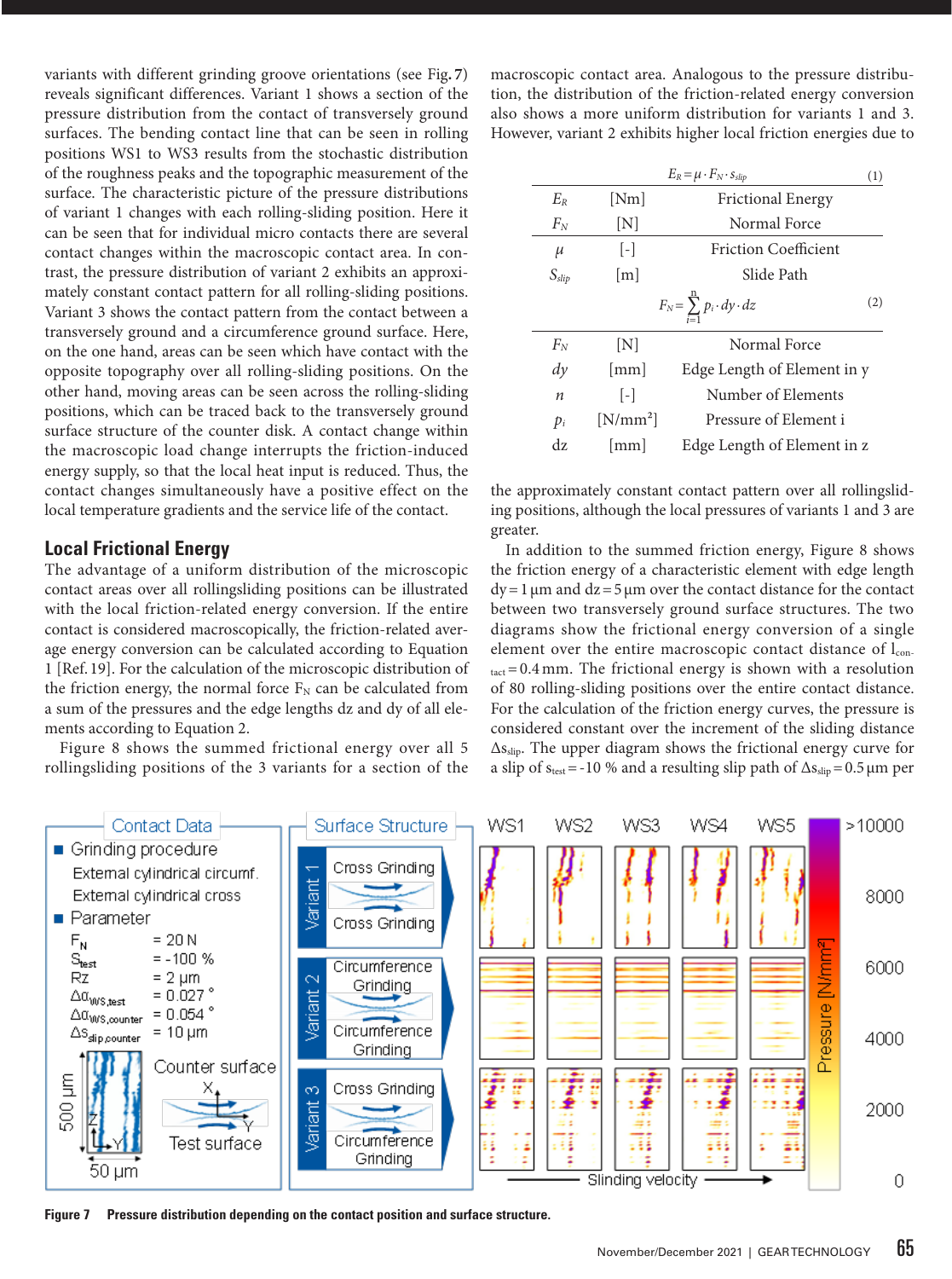rollingsliding position. The frictional energy curve shows that the microscopic element under consideration is in contact with the opposing topography three times over the contact distance. For a slip of  $s_{test}$  = -28 %, this results in a higher number of contact changes. The three contact phases from the upper diagram are therefore also the first three contact phases in the lower diagram. A comparison of the first contact phase in each case shows that a higher amount of frictional energy is mapped due to the greater sliding distance  $\Delta s_{\text{slip}}$ . In addition, further contact phases are added within the contact distance at higher slip.

Overall, a contact model exists which is suitable as a basis for a prediction model for the prediction of the coating wear and the service life taking into account thermal effects depending on the number of load cycles for the fluid-free contact of coated surfaces. With the assumption that the total frictional energy in the dry rollingsliding contact is converted into heat [Ref. 19], the method for calculating the local frictional energy provides a basis for considering thermal effects in the contact model. Furthermore, using the spatial and temporal distribution of the frictional energy, a method for calculating the layer wear can be implemented and developed for application to the dry contact.

## **Summary and Outlook**

The reduction of the friction coefficient and wear in most rolling contacts like the tooth contact in a gear box is achieved by the usage of a fluid lubrication system with oil or grease. The production and maintenance of these systems produce high costs. Furthermore, specific circumstances like vacuum or a high pressure range lead to instability of the properties of fluid lubricants. From this perspective a dry lubrication is necessary for many applications because a fluid lubrication system is not feasible. The conventional lubrication system has two primary functions. First, the reduction of the friction coefficient by separating the rolling surfaces, and second, the removal of the heat from the contact zone and the system. Secondary functions are the removal of particles from the contact zone and the

protection of the surfaces against corrosion. To optimize the dry lubricated rolling contact, three different approaches can be used: the gearing geometry, the core material of the gears, and the coating of the contacting surfaces. The objective of this report is the knowledge regarding the deficits of the dimensioning and the analysis of the dry lubricated rolling contact. Furthermore, the changing pressure distribution within a rolling contact of rough surfaces is analyzed.

The state of the art of dimensioning the gearing for dry lubricated rolling-sliding contact shows that current methods within the standardized guidelines for the calculation of the load capacity are not valid for dry lubrication with high mechanical load. The characteristics of the damage pattern from dry lubricated contact are similar to the characteristics of a scuffing damage. But for experimental analysis no uniform testing method is available. Pre-tests on the WZL disk-on-disk friction test rig show that the test rig and the testing procedure for scuffing are suitable for experimental investigations on the dry lubricated rolling contact. To reduce the costs of testing specimens and test rig capacity, prediction models are used to forecast the wear behavior and load capacity of gears and machining tools. There is a prediction model to forecast the wear of coated tooth flanks in fluid lubricated contact. The application of this prediction model on the dry lubricated rolling contact requires high resolution in order to take the whole contact area into account to consider thermal effects.

In order to forecast the wear behavior in a dry lubricated rolling contact, a method for the calculation of the changing pressure distribution is presented. The contact patterns of the three variants with different surface structure show that the combination of the two surface structures affect the changing behavior of the pressure distribution. The distributions of the frictional energy show the influence on the thermal effects within the contact area. To forecast the wear behavior considering thermal effects, experimental data from investigations on the test rig are required in the future.  $\bullet$ 



**Figure 8 Distribution and history of the local frictional energy.**